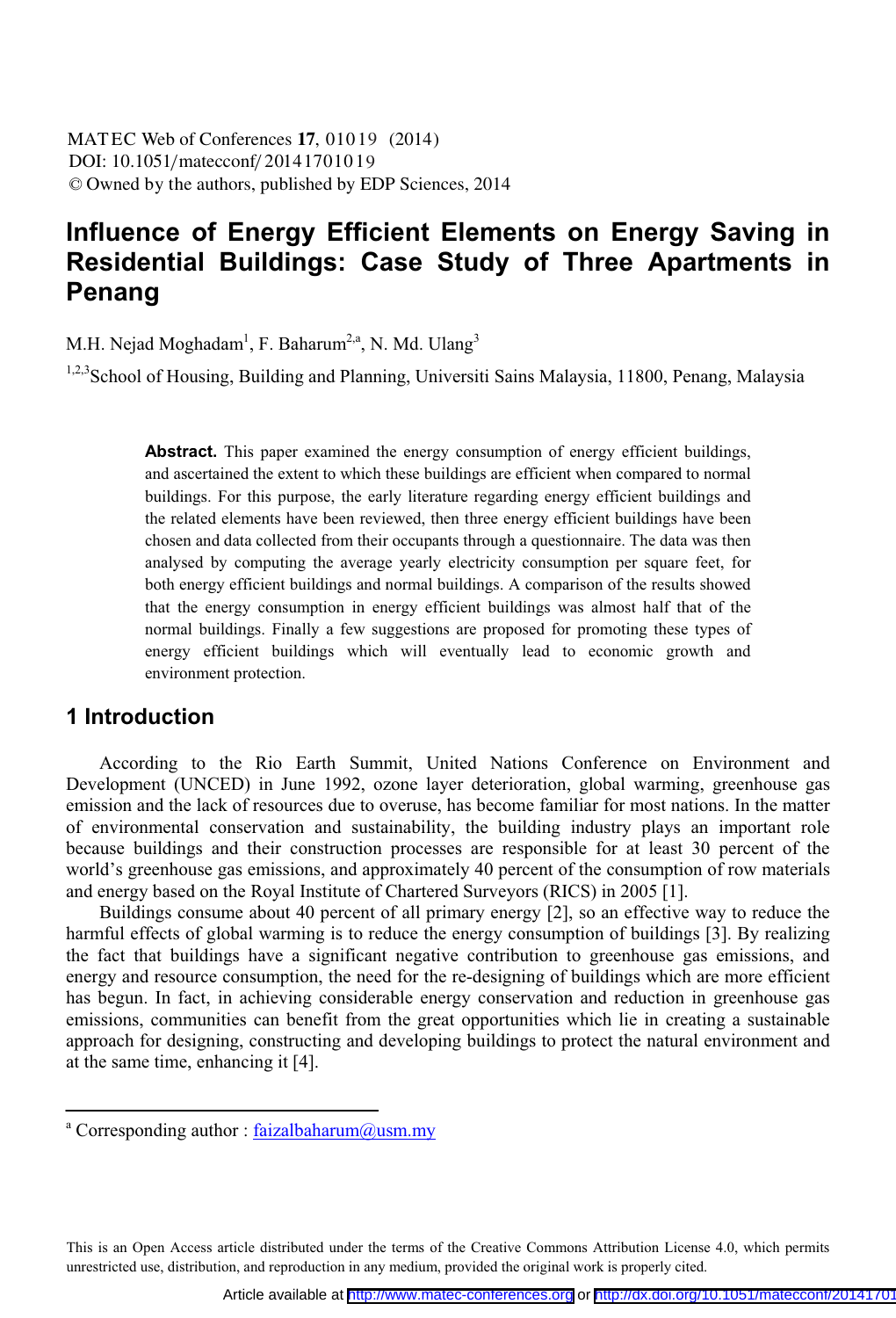#### MATEC Web of Conferences

The building evaluation was introduced for the first time in United Kingdom in 1990 by the Building Research Establishment Environmental Assessment Method (BREEAM), and after that in the United States of America with the Leadership in Energy and Environmental Design (LEED), in Singapore with the BCA Green Mark, in Australia with the Green Star, in Hong Kong with the Building Environmental Assessment Method (BEAM) and in Malaysia with the Green Building Index (GBI). The Green Building Index (GBI) has been developed by PAM (Pertubuhan Arkitek Malaysia/Malaysian Institute of Architects) and ACEM (the Association of Consulting Engineers Malaysia) in 2009, specifically for the Malaysian tropical climate. The assessment criteria of the GBI in Malaysia are energy efficiency, indoor environmental quality, sustainable site & management, material & resources, water efficiency and innovation [5].

Malaysia has put in much effort towards the reduction of environment damage and keeping the earth safe. On other hand, Malaysia has had significant economic growth, but it can be observed that an enormous amount of energy is wasted in residential buildings due to the lack of energy efficient elements in construction. Buildings have a significant negative impact on the environment due to the overconsumption of resources; energy, materials and water are needed for the creation and operation of the buildings. Residential buildings in Malaysia consume 19% of total energy used in 2007 [6].

The purpose of the study is to develop energy efficiency practices, energy conservation, and the tracking of energy savings in residential buildings in Malaysia and to help reduce greenhouse emissions over time. The first objective of the study is to investigate the energy efficient approaches which can be applied to the residential buildings. The second objective is to examine the extent to which energy efficient elements can have an effect on the energy consumption in residential buildings. The last objective is to survey the area of improvement and propose solutions to enhance residential buildings in Malaysia.

According to Asia-Pacific Economic Cooperation (APEC), the government of Malaysia brought energy efficiency as one of the important elements in its energy policy framework. The Malaysian government recognizes that energy efficiency potentials can alleviate the growing energy demand in the economy. The Ministry of Energy, Green Technology and Water (MEGTW) or KeTTHA is the main energy efficiency policymaker in Malaysia although its control on energy matters is limited to electricity and gas. This Ministry is in the process of finalizing a National Energy Efficiency Master Plan (NEEMP) from 2011 to 2020. The major aim of the NEEMP is to stabilize energy consumption against the economic growth in three sectors i.e. the industrial, the commercial and the residential sector. The Malaysian Government has been using influential approaches to promote energy efficiency development in these sectors. The Government is also supplying financial incentives like tax exemptions to promote a decrease of energy usage amongst energy users by utilising energy efficient technologies and management [7].



**Figure 1:** Sectoral percentage contribution for year 2012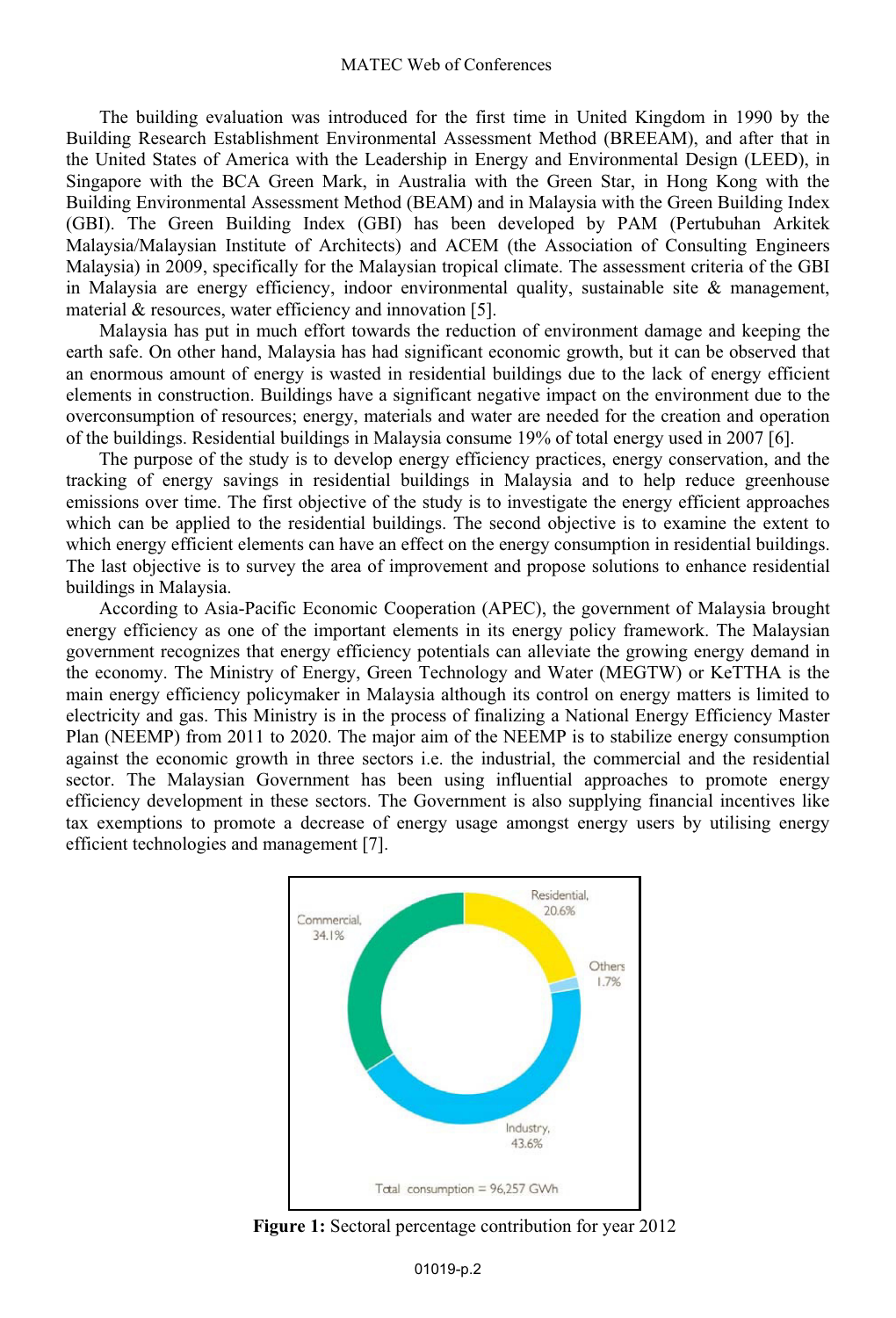As stated by the Ministry of Energy, the Malaysian government spent RM61.95 billion in subsidies in the electric sector between 2000 and 2008 [8]. In early June 2008, the Government declared the reorganization of fuel subsides amidst the continuing intensification in oil prices globally. As the local power sector is currently one of the country's most subsidized industries, the Malaysian government claimed that they could not support the country in the fuel increase due to the global market increment. Consequently, the prices of gas supplied by Petronas in Peninsular Malaysia were also increased on  $1<sup>st</sup>$  July 2008 [9].

According to the Malaysian Energy Commission, the Malaysian Gross Domestic Product (GDP) has risen steadily at an average of 5.8% per year from 1990 to 2011. The reliable and sufficient electricity supply was a vital catalyst for the economic growth in the country. In terms of energy generated, its gross generation for 2012 was 108,443.1 GWh (from 1<sup>st</sup> January to 31<sup>st</sup> December 2012), an increase of 2.6% percent from the previous year. As Figure 1 shows below, the residential sector was responsible for 20.6% of the electricity consumed in Peninsular Malaysia in 2012 [10].

#### **2 Methodology**

The main concentration of this study is to examine the effect of energy saving elements on energy saving in residential buildings in Penang, Malaysia. For this reason, both primary and secondary data will be used. The primary data has been provided by the questionnaire distributed and also by conducting direct observations from the current energy efficient buildings which have been chosen for the purpose of this study. The secondary data is prepared from articles, journals, magazines, reliable websites and related books in order to find out what has already been done as a foundation for the evaluation of the data that is collected by the researchers. For conducting a research, first of all the method applied, either quantitative or qualitative should be chosen. Based on the aim of this research, the quantitative method was applied to the project. The raw data was examined with many interpretations to find out the linkage between the research objectives and the outcomes [11]. In order to achieve the research objectives, the data obtained was hypothetically tested. In this study, the elements of energy efficiency that the GBI set out for Malaysia has been determined and then the researcher chose at least three buildings to evaluate the energy consumption by comparing the bills to determine the energy efficient elements which have been used in the buildings. For comparing the energy consumption Microsoft Office Excel was used.

#### **3 Data Analysis**

First, three cases with GBI certification was chosen to evaluate the energy consumption. After that, an investigation of those buildings was made to determine the elements of energy saving. Then, the questionnaire was distributed among the occupants of the buildings to define the energy consumption. These data were collected for comparison with the normal building, and find out how much energy can be saved.

#### **3.1 Certified Buildings**

The buildings were chosen from the list of GBI certified buildings which are residential and located in Penang. These buildings achieved GBI certification by applying energy saving elements in their construction. The buildings are *The Light Point, The Light Linear and The Light Collection (I)*. The green features of these buildings are listed below:

- - Promoting home office with fibre-to-the-home architecture; this reduces waste and avoids unnecessary commuting to the work place.
- - Using composite timber and pre-cast green concrete pavement made of recycled aggregates to reduce waste.
- -Using low volatile organic compound paint to provide better IEQ.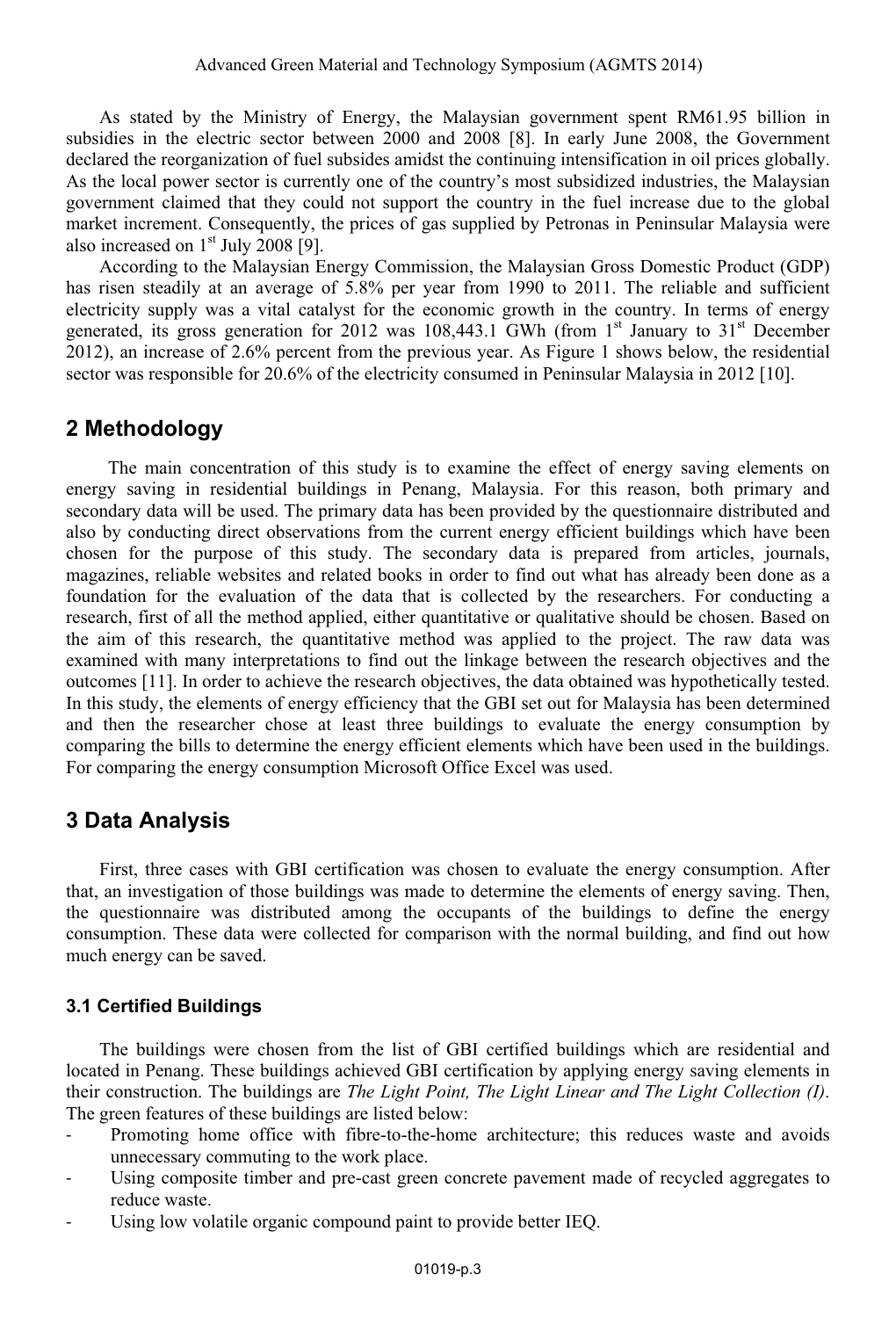- -The building's façade and orientation is carefully designed to reduce heat in the building.
- -There is an energy saving inverter A/C in every unit.
- -There is an energy saving hybrid water heater in every bathroom (DC-storage water heater).
- -Using dual flush toilet in every unit.
- -Using clean renewable energy (wind turbine  $\&$  solar panel) for the compound, landscape area and the club house.
- -Equipped with centralized vacuum system to reduce the amount of airborne particles.
- -Rainwater harvesting for irrigation of landscape areas.
- -Encouraging occupants with a garbage recycling program.

#### **3.2 Energy Consumption of Selected Buildings**

Malaysia has a hot and humid climate in most of the cities. Air-conditioners are the biggest contributors to electricity consumption, and the next biggest contributors are ceiling fans and refrigerators respectively, with almost half of the consumption of air-conditioners.

Therefore the main concern of the questionnaire was regarding the average electricity bills, the area of the units and the number of occupants, air-conditioners and finally electrical equipment applied in each unit. The average of the abovementioned data collected from 41 occupants of three energy efficient buildings, along with the average of the data for five units from five different typical buildings (the buildings without any energy efficient features) are demonstrated in Table 1 below:

| Items                      | Ave. of Area(sq. ft) | Ave. No. of<br>occupants | Ave. monthly<br>electricity bill(RM) | Ave. No. of $A/C$ |
|----------------------------|----------------------|--------------------------|--------------------------------------|-------------------|
| The Light Point            | 2118.438             | 4.625                    | 136.875                              | 5.25              |
| The Light Linear           | 1505.714             | 3.786                    | 84.643                               |                   |
| The Light<br>Collection(I) | 2098.182             | 3.818                    | 129.545                              |                   |
| <b>Typical Buildings</b>   | 179.8                |                          | 166                                  |                   |

**Table 1:** The buildings average data

In this section, the data obtained from aforementioned buildings are analysed. For this purpose, the yearly average energy consumption, which is mainly electricity, will be estimated for each square feet of the building. By this means, the related figures can be compared with the normal buildings. To do this, firstly the yearly average electricity bill is estimated, and then it is divided by average area of units to find out the cost of electricity consumption in a year per square feet. At this stage, it is possible to make a comparison among the buildings. Table 2 shows the amount:

• *Average electricity bill (per sq. ft) in a year:*

(Ave. Monthly Electricity Bill  $\times$  12 Months = Ave. Yearly Electricity Bill)  $\div$  Ave. of Area

**Table 2:** The amount of yearly electricity consumption per Sq. Ft

| Yearly Average<br>Bill per Sq. Ft | The Light Point | The Light Linear | The Light<br>Collection | Normal Building |
|-----------------------------------|-----------------|------------------|-------------------------|-----------------|
|                                   | 0.775           | J.674            | 0.74                    | .68             |

The figure below shows the yearly energy consumption of the abovementioned buildings per square feet. As it was demonstrated, the normal buildings have the highest electricity consumption, almost double the consumption of the energy efficient buildings.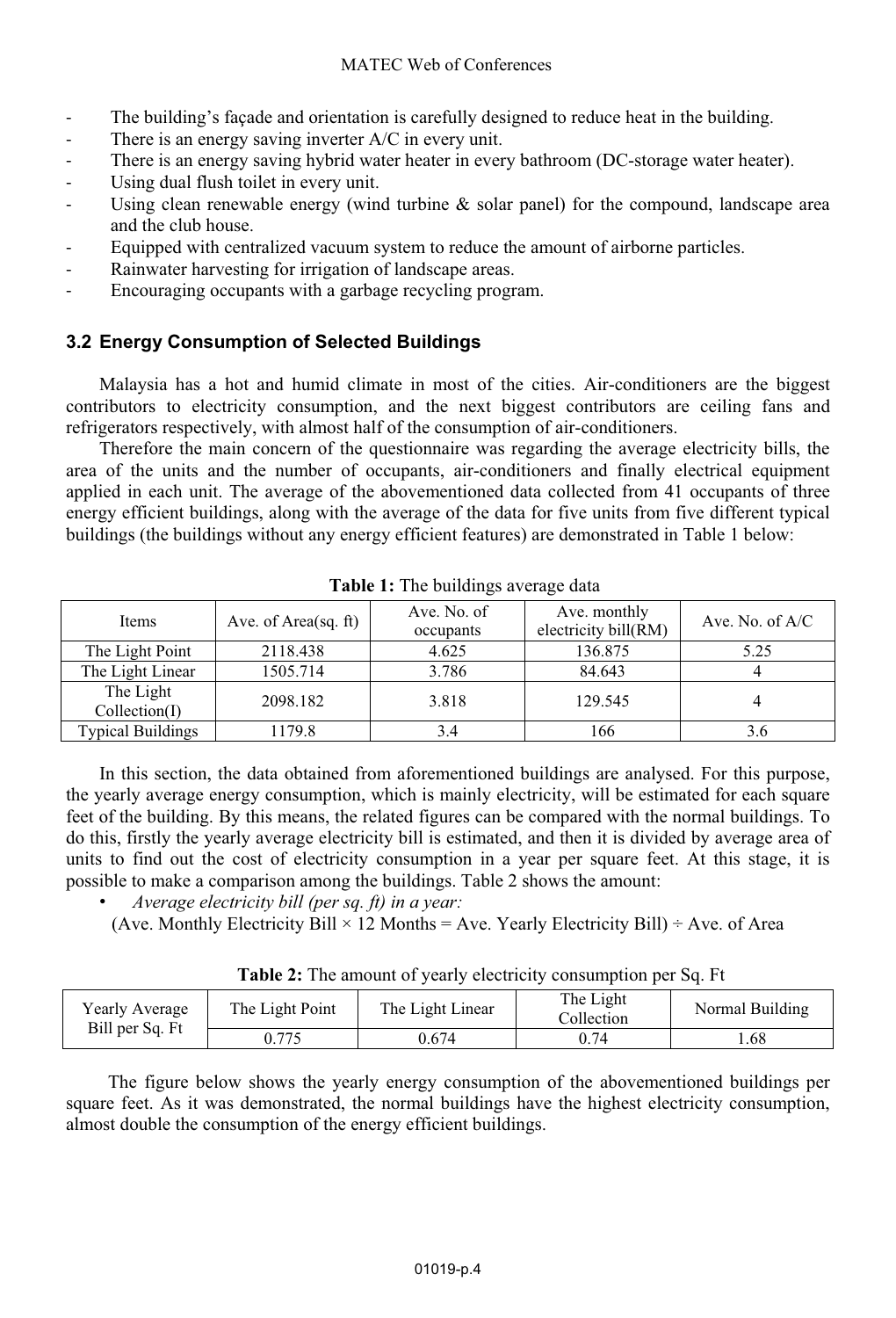

**Figure 2:** Yearly energy consumption of selected buildings per sq. ft

# **4 Conclusions**

After reviewing the literature, gathering information about the energy efficient buildings and introducing their elements, three energy efficient buildings have been chosen, their specific elements described, and the data from some occupants have been gathered and then analysed. The main elements of the selected buildings which have an effect on the electricity bill of the units are their façade and orientation, the energy saving inverter A/C, the energy saving hybrid water heater and the centralized vacuum system. For the purpose of better understanding of the effect of the energy efficient elements of energy saving, some data was also gathered from a few typical buildings, and the same analysis was done on those buildings to enable a comparison with the energy efficient buildings. It has been shown that the yearly energy consumption per square feet of these energy efficient buildings is almost half of the normal buildings. It means that the occupants of normal buildings pay almost double what the occupants of energy efficient buildings pay for their bills. Therefore, the residents of energy efficient buildings can save a considerable amount of money in a year, and more over a longer term.

On the other hand, the reduction of energy consumption contributes to a decreasing dependency on fossil fuel, which means that the government is less obligated to pay subsidies for the electricity sector. This helps the economic growth of the country and their gross domestic product (GDP). Besides that, using less fossil fuel ultimately means producing less carbon dioxide, hence less greenhouse gas emission, and therefore contributes to environmental protection.

Finally, in the area of improvement, the author believes that the Malaysia government should take some measures to encourage and facilitate the construction of more energy efficient buildings by developers and replace normal buildings with these as much as possible. In addition, the government should contribute towards those who are professionals in improving existing buildings and upgrading them by applying some energy efficient elements.

# **References**

1. Eichholtz, P., N. Kok, and J.M. Quigley, Doing Well by Doing Good? Green Office Buildings, 2009, Center for the Study of Energy Markets (CSEM): University of California Energy Institute.